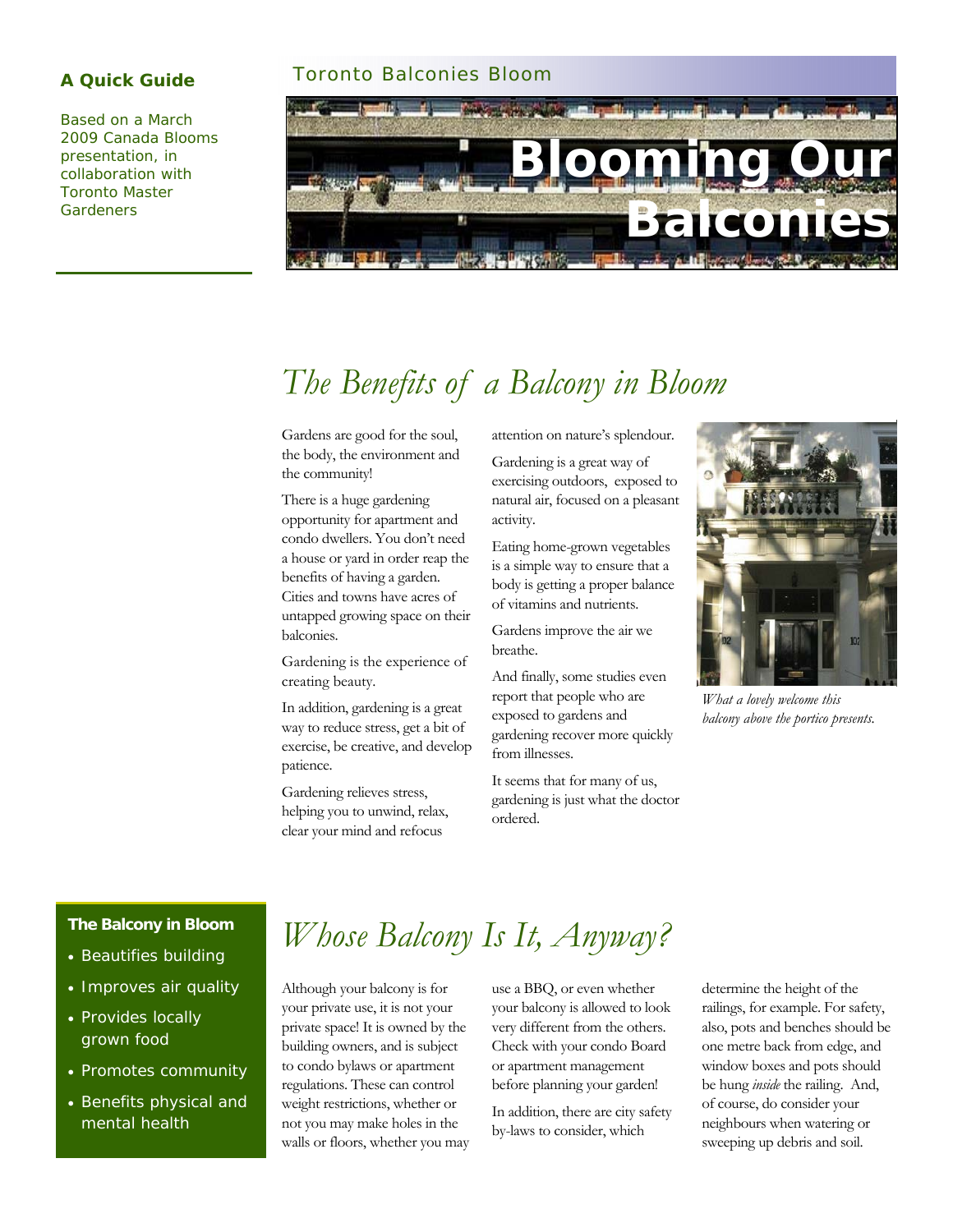#### *Look First, Plan Next, Plant Last*

Balconies have special space and privacy challenges. They are often long and narrow, shady, lack privacy, and experience extremes of temperature and wind. Toronto has fierce winters and hot, humid, airless summers.

Think not just of the view *from*  your balcony but also *of* it, from inside your apartment! Plan focal points. Smooth out corners of long, narrow spaces with multilevelled plant groupings.

How do you plan to use your balcony space? For breakfast? For napping? Do you need seating for two or would one great lounger suit your needs better? Use graph paper to draw a floor plan of your balcony space and measure your furniture to make sure it fits.

Choose simple, serviceable furnishings using weatherfriendly materials. Durable materials such as teak, resin or metal furnishings are easiest. Select fabrics that are fade, water and stain resistant and area rugs in synthetic fibres or natural sea grass. Add lighting and art: tree

twigs threaded with fairy lights, arrangements of sticks and stones, sculptures, water features are all easier to look after than plants.

How will you get water to your plants? Is there an outside tap? Must you lug buckets from your kitchen or bath? There are 50 foot hoses that attach to your taps. If your building doesn't permit hosing, at least bring the hose to balcony door and fill your watering can there. Check out drip irrigation systems, also.

Think about access, too. Make sure you can get the containers and plants up the elevator and onto your balcony.

What about storage? Where will you put the soil, fertilizers, cushions, tools, etc? Tools can be kept in your kitchen in or in a handy tool belt hung in closet, but you may want to include a tidy storage unit on the balcony itself - a cedar bench, perhaps.

When choosing plants, remember that the climate on your balcony is much harsher than at ground level. To be safe, choose plants that are rated for Zone 4 or 3.

Containers can dry out in one day or less. Water when you are making morning coffee and when you get home from work! You will need to fertilize often, too. Or look for self-watering planters, available from many sources.

Think about what will happen to your plants in winter. Do you have a place to store them indoors -or will you donate them to a friend with an 'inground' garden?

Finally, consider the 3 Bs:

- **Budget:** *for design help and purchases*
- **Body***: gardening does require work, so consider your back and your energy level*
- **Busy***: be realistic about the time available for maintaining your garden*

Despite the challenges, with a little planning, you, too, can create and enjoy a garden retreat high above ground!



*Early balcony gardening: hanging gardens of Babylon.* 

*The city gardener is a determined soul who must sow where there are more obstacles and inhabitants than soil.*  **Linda Yang, The City Gardener's Handbook** 



*Small, but lush balcony garden in bloom.* 

### *Containing Your Garden*

Wooden containers are porous and easy to make, but are heavy to move, will deteriorate, and may harbour insects and disease. Clay pots are also porous and will absorb insoluble salts along with water and oxygen. They dry out quickly, can be expensive, and will crack if left out in the winter. Plastic pots are usually

inexpensive, light, colourful and easy to clean, but don't breathe and must have adequate drainage to prevent soggy roots. Fibreglas and polyethylene are attractive, modern *and* expensive. Metal is heavy and gets hot. Recipes and workshops on making hypertufa planters for sedums and similar plants abound, but the pots are

heavy and will disintegrate with time. Baskets on walls and trellises are fun and can be changed with the seasons.

Buy one stunning larger container and make it a focal point, among others of varying sizes, but similar materials, colours and styles. Continued …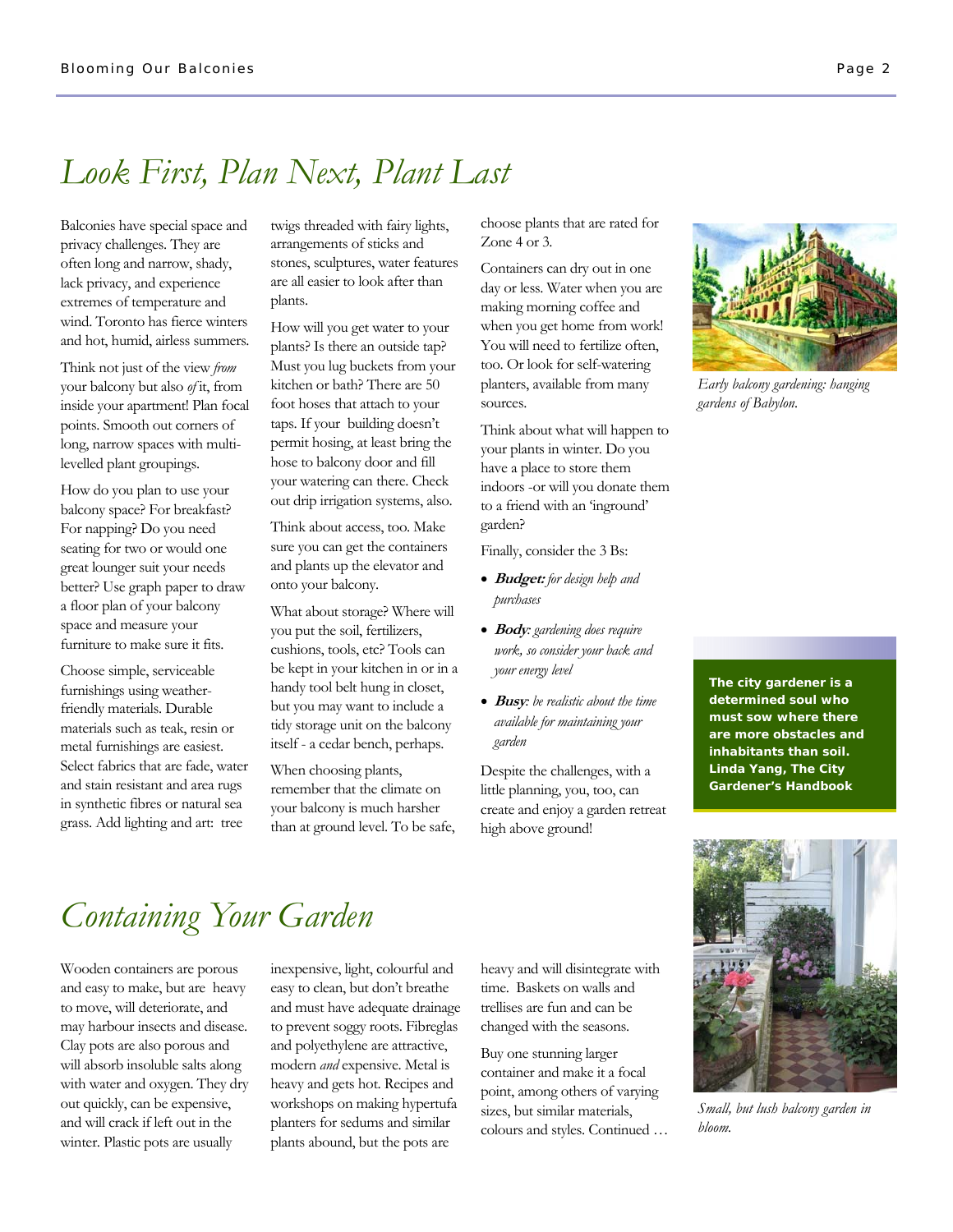### *Containing Your Garden, cont.*

Capitalize on vertical space with trellises, hooks, bracket, wall-mounted flat-backed pots, pockets and urns, poles, even 3-tiered wire baskets. Stack pots on shelves, ladders, milk crates or unused pots.

Select the best size for your plant, ensuring adequate root space and remember that large containers need less watering.

Ensure drainage. If the pot has no holes, use a thick layer of Styrofoam peanuts or crushed plastic cell packs. These are also good to lighten the weight of the filled container, but if your space is subject to strong winds, add

stones, instead! Place containers with holes on stones, or 'feet' to let water drain away. Line the bottom with landscape cloth or used dryer sheets to retain soil.

To overwinter trees, shrubs or perennials insulate by lining large containers with Styrofoam or  $\frac{3}{4}$ inch builder's foam.

## *The Real Dirt: Soils, Fertilizers, Controls*

In fact, 'dirt' is not the best thing for your container garden. Plain garden or topsoil is too heavy and dense and will pack down and not drain well.

There are several types of growing medium or 'soilless mix' on the market. Usually made of peat moss, vermiculite and perlite, they are light in weight, retain water and yet porous, providing drainage and aeration, but will not provide the nutrients your plants will need, so you will need to use a

good general liquid fertilizer, every 7 to 10 days. Some mixes do include fertilizers and gels to retain water.

Vermicomposting is a good option for apartment dwellers, since all you need is a container, wet newspaper, and a tangle of hungry red worms. Start up kits are available from organic gardening sources. Worms will devour 5X their weight in kitchen waste and return it in the form of worm castings, an excellent soil additive.

Use good organic gardening practices to maintain healthy plants that can fend off pests more successfully.

When combating weeds, insects and plant diseases, use less invasive tactics first.

Use organic herbicides, insecticides and fungicides carefully and only when simpler solutions have failed and only when the costs of the treatment are less than the cost of replacing the plant.

**Make sure your balcony can support the weight of your garden. A half barrel of wet soil is 200 lbs. and a 5 foot tall juniper tree nearly 600!** 



*Flowers basking in the sun!* 



*Colourful foliage plants flourishing in the shade* 

# *Plants for Sun For Shade For Style!*

**Annuals:** Ivy Geraniums, Petunias, Bacopia, Bidens, Blue Fan Flower , Browallia, Nicotiana, Nasturtium, Verbena

Perennials: Catmint, Phlox, Daylilies, Coneflowers, Shasta Daisy, Marguerites, Monarda, Yarrow, Gaillardia, Sedums

**Annuals:** Impatiens, Swedish Ivy, Coleus, Fuchsias, Oxalis, Elephant Ears, Begonias

Perennials: Ferns, Hostas, Lady's Mantle, Primroses, Epimedium, Perennial Ivy, Lemon Balm, Bergenia, Lilies, Heuchera

**Tall Grasses:** Feather Reed Grass 'Karl Foerster', Fountain Grass 'Burgundy Giant', Japanese Silver or Flame Grass

**Roses:** Patio, Fairy, 'Explorer'

**Shrubs & Trees:** Purple-leaf Sand Cherry, Dwarf Lilac, Box Euonymous, Serviceberry, Weeping Crabapple, Standard Hydrangea, Dwarf Conifers